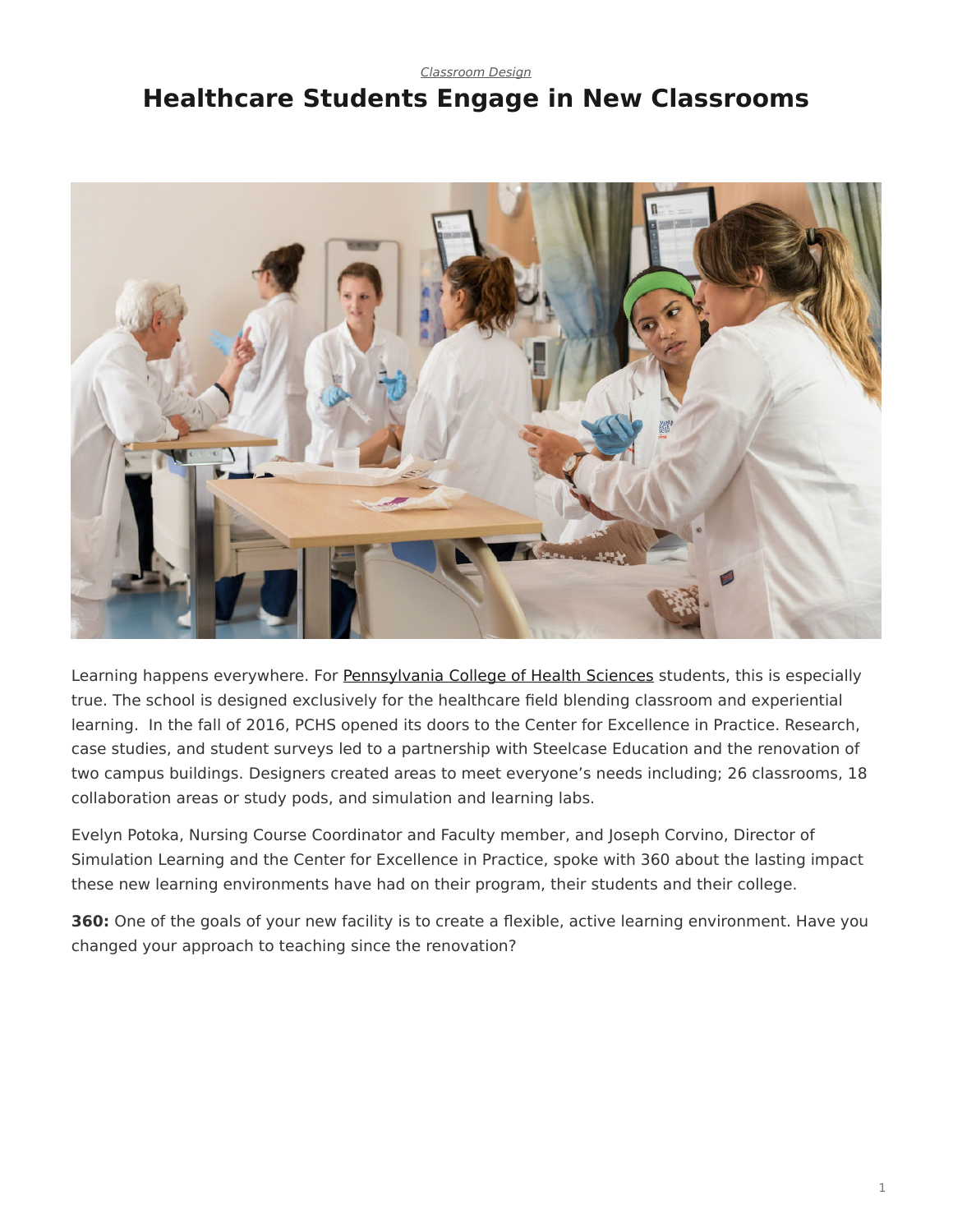**Evelyn:** It's been a night and day difference from the past several years! It's just so nice to be able to quickly maneuver all of our equipment to suit whatever it is we're doing at the time. We have a fourhour lecture twice a week, and we now have the opportunity to very quickly change our classroom setup. This has allowed us the chance to do more breakout sessions and more group activities. Sometimes we reconfigure the furniture in the classroom two or three times throughout that four hour session where before the renovation this was such a chore.



**360:** What kinds of changes have you seen in the students since the renovation?

**Evelyn**: One of the things that we've noticed among our students is that they're coming to class and they're staying in class. Like I said, we have a four hour lecture, which is unusual. I know it's tough to sit for four hours. However, we take attendance each class session and now they're staying the full four hours, where before class might begin with a total of 55 students present and end with only 40 students remaining for the entire class time. We don't see that anymore.

I think it's helped that we're able to get the students up and moving. We're always doing something different and we're able to keep the students engaged. They have their content outline, they know what subject matter we're going over, but they don't know what activities we have planned for the day. It's almost as if they're excited because they never know what's coming next.

**Joseph**: We've also seen a large increase in the number of learners who are coming to our clinical skills labs. Spring of 2016, we had about 500 students come through that space, this year we've had over 1,000. Part of that's the accessibility, part of it is changes in curriculum, and part of that is the design of the space.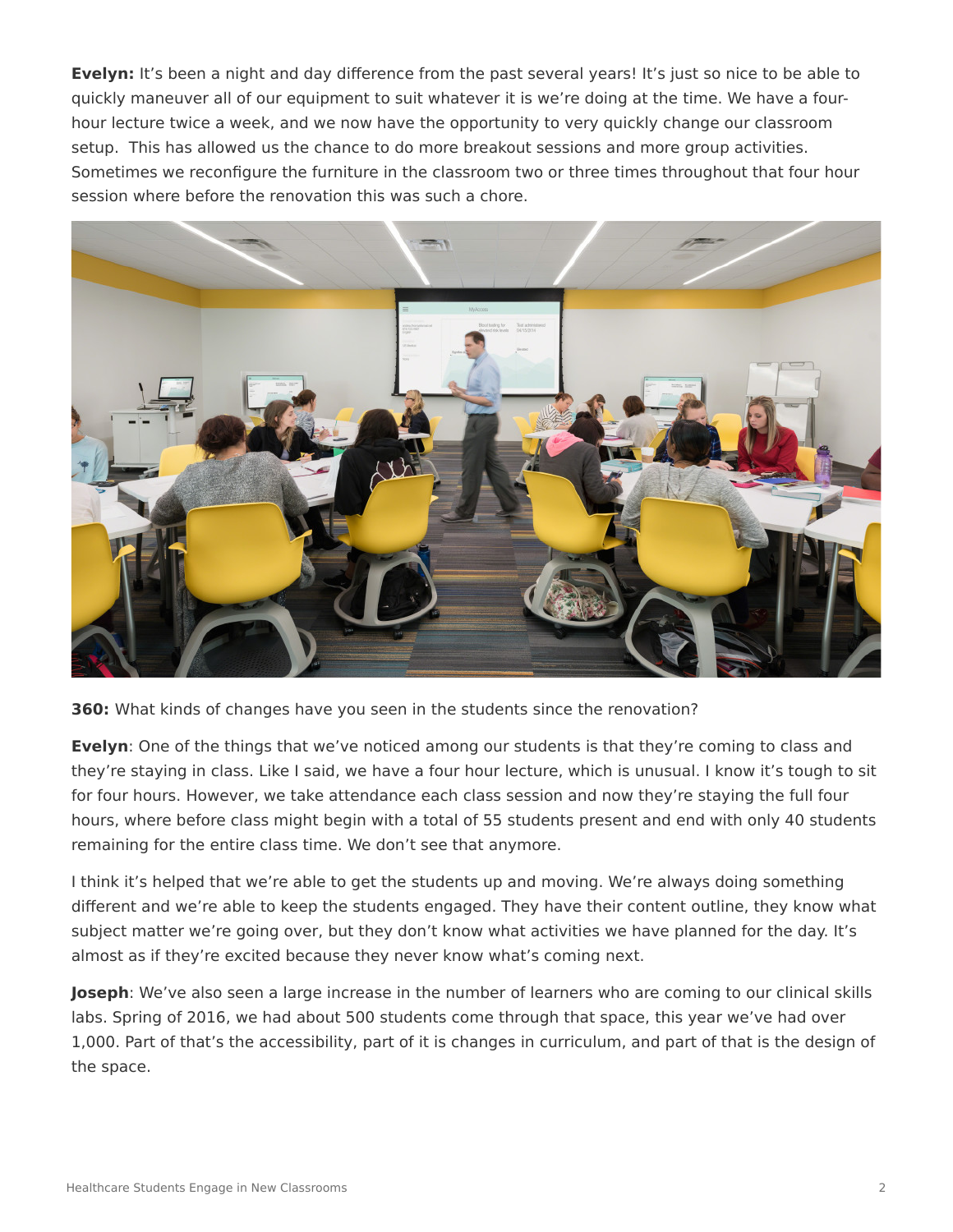## **360**: Where else do you see learning taking place?

**Joseph**: We see it in the collaborative spaces.. It's rare that you see less than two students in one of those. They're writing all over the whiteboard walls, and on the glass which leads me to believe that they're having conversations, studying together, and talking about what they're writing. They're scaffolding their learning by getting it in the classroom then talking about it afterwards, maybe applying it in clinical or in our lab spaces. It's pretty much essential for learning to happen anywhere.



**360**: It sounds like your space meets your needs now, but can you see it adapting to future demands?

**Joseph**: Most, if not all, of the areas were designed to be flexible in a way that things can be changed on a day-to-day basis or a yearly basis. If we have a space designed to have a specific function, it can evolve based on changing needs of the program. One of the ways we did this was working with Steelcase to install modular furniture and cabinetry so it can be easily reconfigured.

**360**: Have you seen any difference in the overall dynamic on campus since the renovation?

**Evelyn**: The students really enjoy being here on campus, where before that was not the case. We saw the students here when class was in session. Our study pods are always full now. They come. They stay. They linger. Sometimes, we can't get rid of them. That's a good problem to have.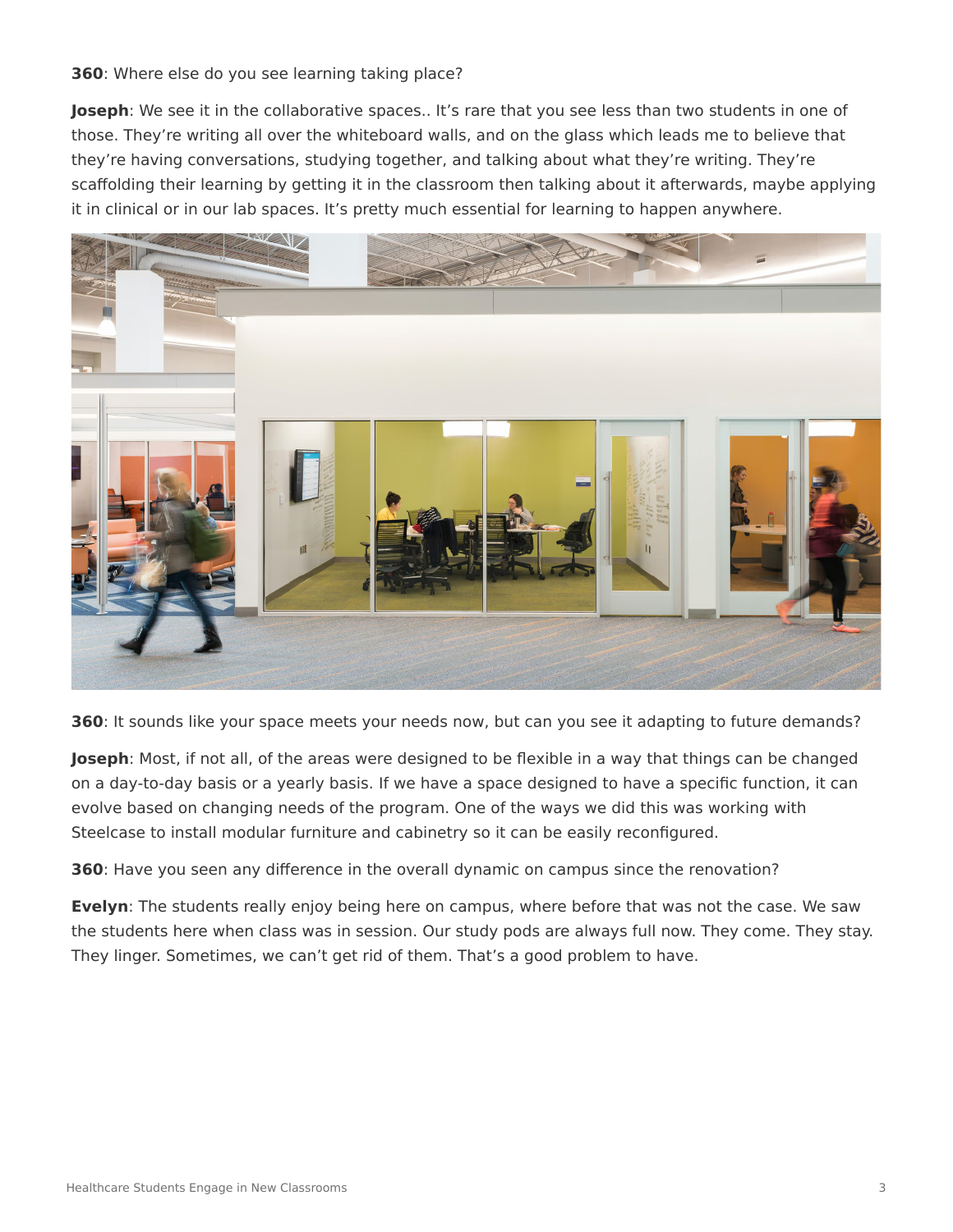This week was finals week, and I had a student come up to me and say, "I can't find a study room, they're all full." I'm thinking, "What a terrible problem to have." Honestly, they love writing all over the walls in those study rooms. The rooms equipped with technology are used as well. We can see students put things up on the screen and work through different applications we've provided them with. There's so much collaboration and peer learning that you're seeing among students, where we definitely did not notice that before.

**360**: Like most new things, day one in your new space was probably pretty exciting. Has that feeling lasted?

**Evelyn**: Oh my gosh. Every day is an adventure to come to work. It's just so exciting!

**Joseph**: It sure is. I've been here 11 years and I've felt that throughout. Before we had this space I felt we had a great group of colleagues who share a common purpose, a mission, to educate future health care providers. I felt like we did awesome things as an institution in our previous less than inviting environment. We're now empowered to take calculated risks, to be creative, and to come up with new and different ways to do things. Now, when I come to work here, it is like what Evelyn said. You don't know what the adventure is that you're going to get into.



**[Tylee Bush](https://www.steelcase.com/research/articles/author/tbush1steelcase-com/) Brand Communications Intern**

Tylee Bush is a Brand Communications Intern at Steelcase. She contributes content as well as works on media coverage and brand management. Tylee is also a student at Grand Valley State University pursuing a Bachelors in Communication Studies paired with a minor in Writing. She has published work on various news, business and social platforms.

## **Featured Products**

**[+About Steelcase](https://www.steelcase.com/discover/steelcase/our-company/)**

**[+Customer Care](#page-0-0)**